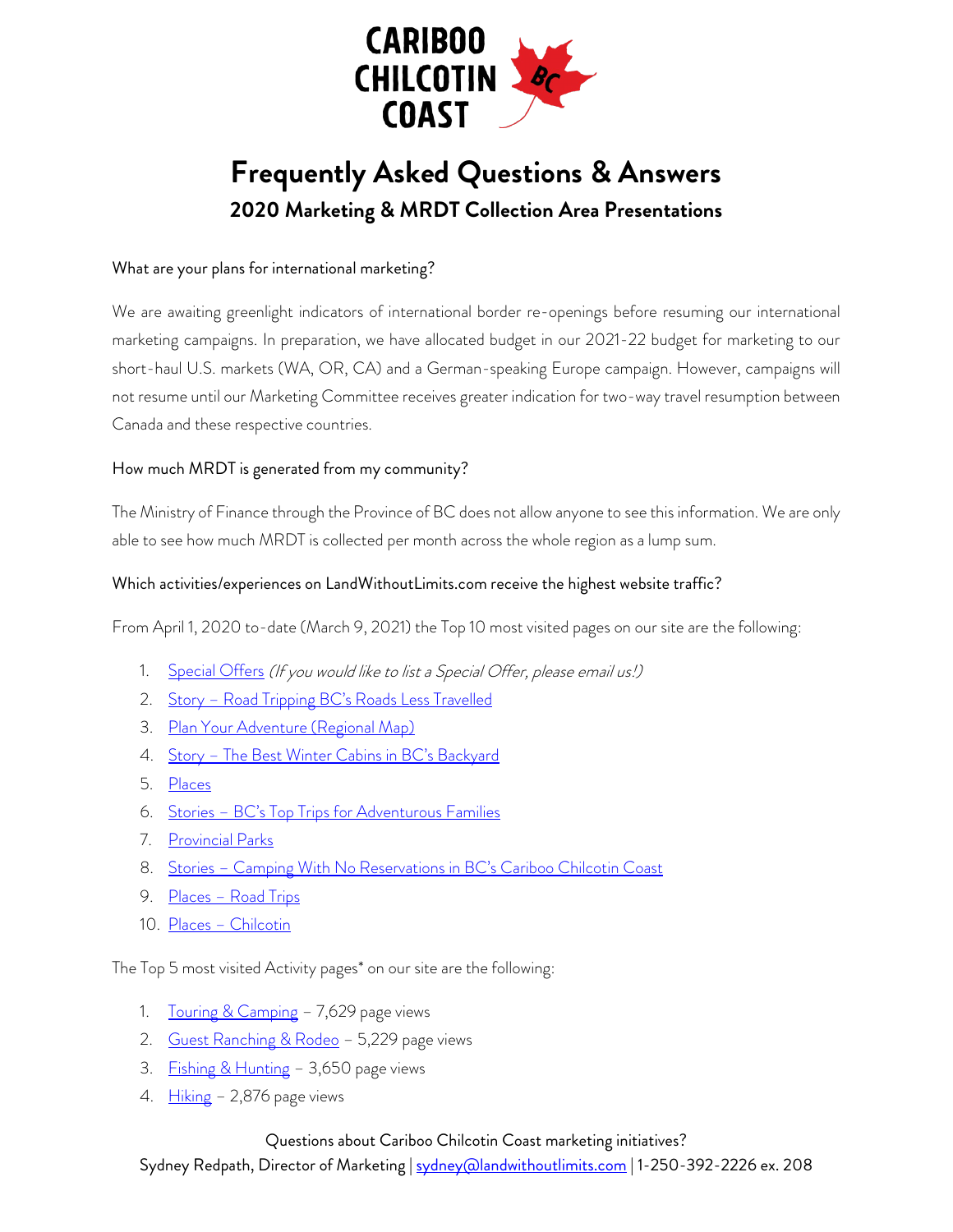

5. [Winter Activities](https://landwithoutlimits.com/things-to-do/winter-activities/) - 1,196 page views

\*Total 32,144 page views across all Activity pages.

#### Who is on the Marketing Committee and how are they elected?

Our Marketing Committee is made up of tourism business representatives that are nominated and elected by MRDT-eligible tourism businesses in their collection area.

#### How much do you spend on marketing versus administrative costs each year?

One of the first 'rules' that our Marketing Committee established was that our administrative costs(staff wages, accounting and audit fees, meetings and travel, office rent/expenses, etc.) were to not exceed more than 20% of our annual marketing budget. This means that at LEAST 80% of our budget every year is dedicated to marketing that promotes your businesses and regional tourism. This low administrative % is made possible as Cariboo Chilcotin Coast Tourism is a not-for-profit association, meaning that we do not carry high administrative costs associated with government-led initiatives.

#### How can I stay more up-to-date on what you're doing for regional marketing initiatives?

Attending these annual presentations is a good re-cap of the previous year. For monthly updates, you can subscribe to our industry marketing e-newsletters where we share insights from our campaigns and programs for businesses to take advantage of. You can subscribe to these e-newsletters here: <https://industry.landwithoutlimits.com/#newsletter>

## What are your plans for COVID-19 Recovery?

We recognize both the urgency for dedicated, large-scale marketing efforts to generate bookings to our businesses and the need for our businesses to be ready to take advantage of that increased attention to our region. We know that the marketplace is going to be both competitive and expensive; therefore incentive-driven campaigns along with highlighting our 'wide-open spaces' will be what sets us apart. Awaiting a greenlight for widespread travel, we will continue encouraging consumers to support tourism businesses through gift certificate purchases to use towards future bookings. Upon a greenlight, we will be deploying a value-add incentive campaign intended to stimulate 3+ night room bookings to businesses listed on LandWithoutLimits.com.

We have identified that our businesses need to be ready to compete stronger than ever in an increasingly digital-world and hyper-competitive domestic marketplace. We also know that so many of our stakeholders

Questions about Cariboo Chilcotin Coast marketing initiatives? Sydney Redpath, Director of Marketing | [sydney@landwithoutlimits.com](mailto:sydney@landwithoutlimits.com) | 1-250-392-2226 ex. 208